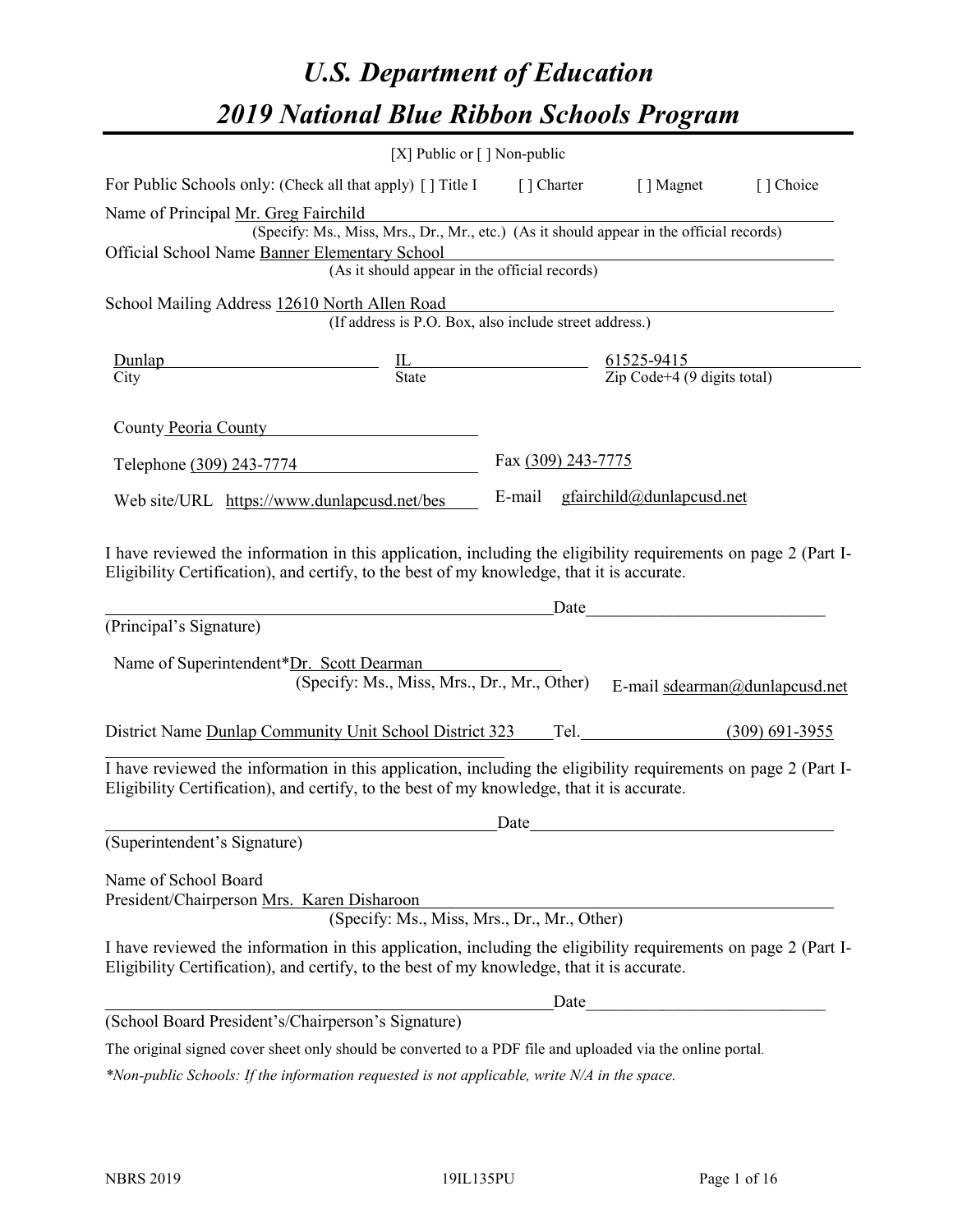The signatures on the first page of this application (cover page) certify that each of the statements below, concerning the school's eligibility and compliance with U.S. Department of Education and National Blue Ribbon Schools requirements, are true and correct.

1. All nominated public schools must meet the state's performance targets in reading (or English language arts) and mathematics and other academic indicators (i.e., attendance rate and graduation rate), for the all students group, including having participation rates of at least 95 percent using the most recent accountability results available for nomination.

2. To meet final eligibility, all nominated public schools must be certified by states prior to September 2019 in order to meet all eligibility requirements. Any status appeals must be resolved at least two weeks before the awards ceremony for the school to receive the award.

3. The school configuration includes one or more of grades K-12. Schools on the same campus with one principal, even a K-12 school, must apply as an entire school.

4. The school has been in existence for five full years, that is, from at least September 2013 and each tested grade must have been part of the school for the past three years.

5. The nominated school has not received the National Blue Ribbon Schools award in the past five years: 2014, 2015, 2016, 2017, or 2018.

6. The nominated school has no history of testing irregularities, nor have charges of irregularities been brought against the school at the time of nomination. If irregularities are later discovered and proven by the state, the U.S. Department of Education reserves the right to disqualify a school's application and/or rescind a school's award.

7. The nominated school has not been identified by the state as "persistently dangerous" within the last two years.

8. The nominated school or district is not refusing Office of Civil Rights (OCR) access to information necessary to investigate a civil rights complaint or to conduct a district-wide compliance review.

9. The OCR has not issued a violation letter of findings to the school district concluding that the nominated school or the district as a whole has violated one or more of the civil rights statutes. A violation letter of findings will not be considered outstanding if OCR has accepted a corrective action plan from the district to remedy the violation.

10. The U.S. Department of Justice does not have a pending suit alleging that the nominated school or the school district, as a whole, has violated one or more of the civil rights statutes or the Constitution's equal protection clause.

11. There are no findings of violations of the Individuals with Disabilities Education Act in a U.S. Department of Education monitoring report that apply to the school or school district in question; or if there are such findings, the state or district has corrected, or agreed to correct, the findings.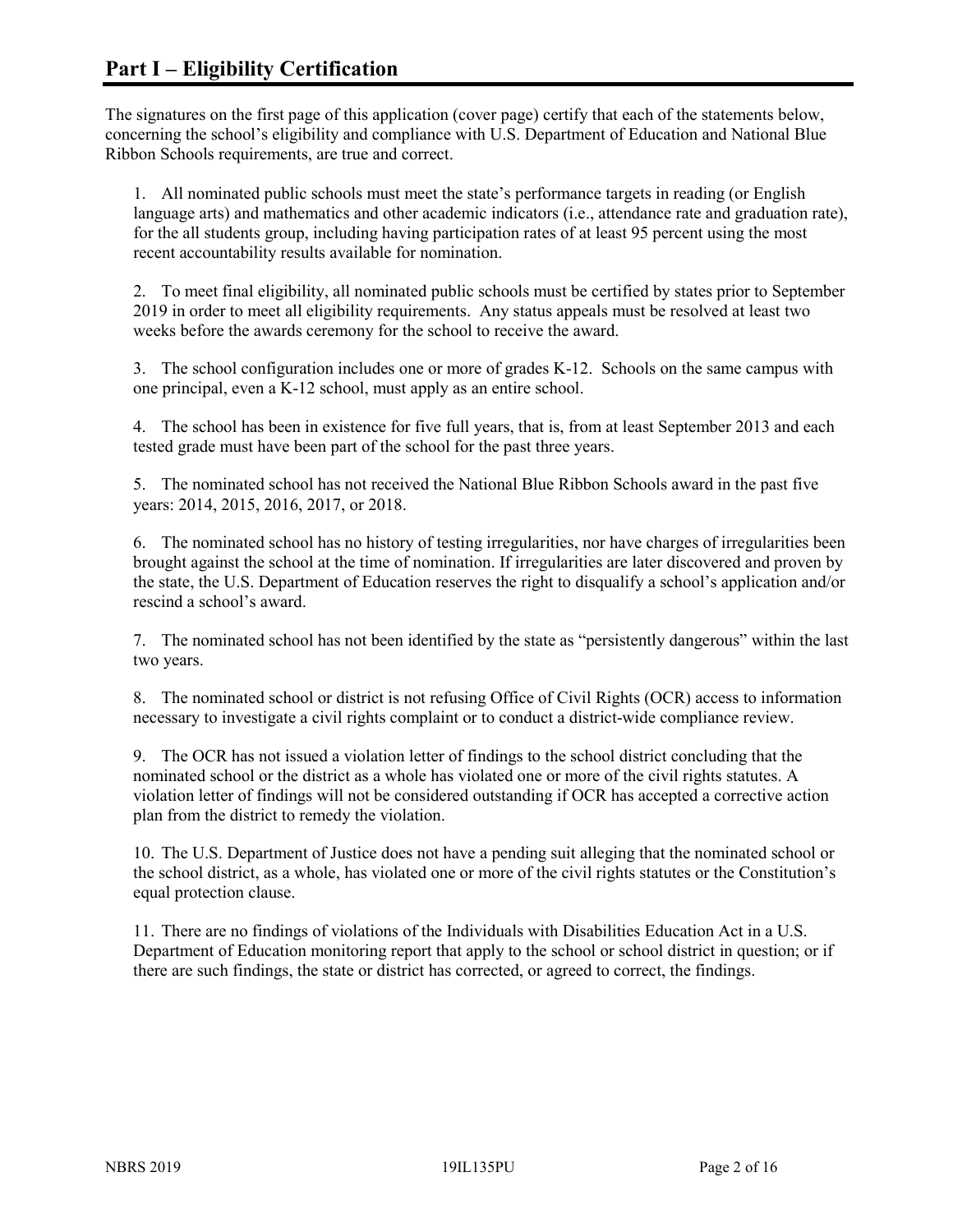#### **Data should be provided for the most recent school year (2018-2019) unless otherwise stated.**

#### **DISTRICT**

1. Number of schools in the district  $\frac{5}{2}$  Elementary schools (includes K-8) (per district designation): 2 Middle/Junior high schools 1 High schools 0 K-12 schools

8 TOTAL

**SCHOOL** (To be completed by all schools)

2. Category that best describes the area where the school is located:

[ ] Urban or large central city [X] Suburban [] Rural or small city/town

3. Number of students as of October 1, 2018 enrolled at each grade level or its equivalent in applying school:

| Grade                           | # of         | # of Females | <b>Grade Total</b> |
|---------------------------------|--------------|--------------|--------------------|
|                                 | <b>Males</b> |              |                    |
| <b>PreK</b>                     | 0            | $\theta$     | 0                  |
| K                               | 22           | 24           | 46                 |
| 1                               | 24           | 20           | 44                 |
| $\mathbf{2}$                    | 30           | 21           | 51                 |
| 3                               | 37           | 31           | 68                 |
| 4                               | 41           | 35           | 76                 |
| 5                               | 29           | 34           | 63                 |
| 6                               | 0            | $\theta$     | 0                  |
| 7                               | 0            | $\theta$     | 0                  |
| 8                               | 0            | 0            | 0                  |
| 9                               | 0            | 0            | 0                  |
| 10                              | 0            | $\theta$     | 0                  |
| 11                              | 0            | $\theta$     | 0                  |
| 12 or higher                    | 0            | $\theta$     | 0                  |
| <b>Total</b><br><b>Students</b> | 183          | 165          | 348                |

\*Schools that house PreK programs should count preschool students **only** if the school administration is responsible for the program.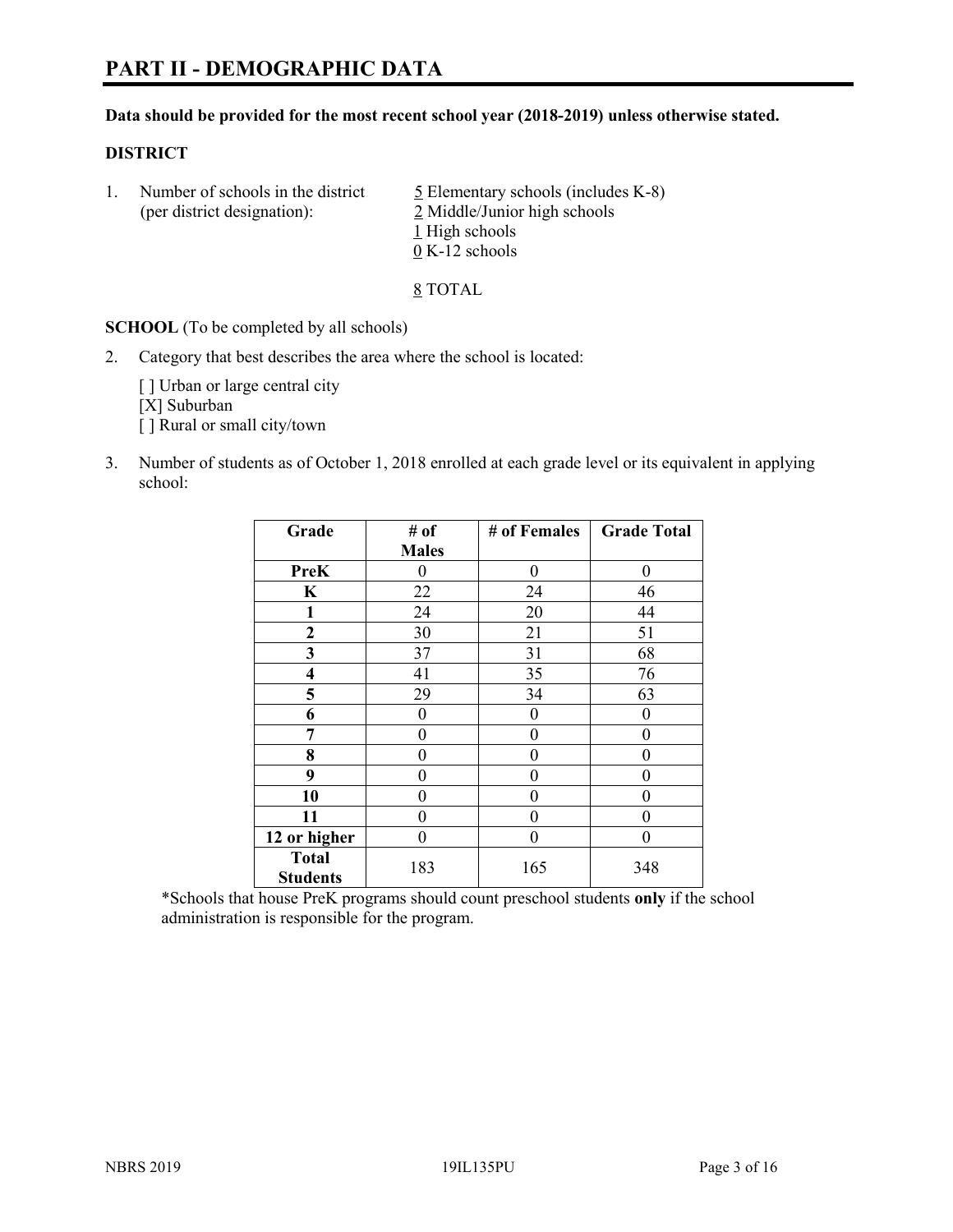4. Racial/ethnic composition of  $0\%$  American Indian or Alaska Native the school (if unknown, estimate): 19 % Asian

 % Black or African American % Hispanic or Latino % Native Hawaiian or Other Pacific Islander 64 % White % Two or more races **100 % Total**

(Only these seven standard categories should be used to report the racial/ethnic composition of your school. The Final Guidance on Maintaining, Collecting, and Reporting Racial and Ethnic Data to the U.S. Department of Education published in the October 19, 2007 *Federal Register* provides definitions for each of the seven categories.)

5. Student turnover, or mobility rate, during the 2017 – 2018 school year: 11%

If the mobility rate is above 15%, please explain.

This rate should be calculated using the grid below. The answer to (6) is the mobility rate.

| <b>Steps For Determining Mobility Rate</b>    | Answer |
|-----------------------------------------------|--------|
| (1) Number of students who transferred to     |        |
| the school after October 1, 2017 until the    | 12     |
| end of the 2017-2018 school year              |        |
| (2) Number of students who transferred        |        |
| from the school after October 1, 2017 until   | 25     |
| the end of the 2017-2018 school year          |        |
| (3) Total of all transferred students [sum of | 37     |
| rows $(1)$ and $(2)$ ]                        |        |
| (4) Total number of students in the school as |        |
| of October 1, 2017                            | 348    |
| $(5)$ Total transferred students in row $(3)$ |        |
| divided by total students in row (4)          | 0.11   |
| $(6)$ Amount in row $(5)$ multiplied by 100   |        |

6. English Language Learners (ELL) in the school:  $8\%$ 

29 Total number ELL

Specify each non-English language represented in the school (separate languages by commas): Spanish, Polish, Korean, Filipino, Arabic, French, Hindi, Hungarian, Cantonese, Romanian, Mandarin, Urdu, Vietnamese, Gujarati, Kannada, Bengali, Marathi, Ibo, Telugu, Tamil.

7. Students eligible for free/reduced-priced meals: 14 % Total number students who qualify: 49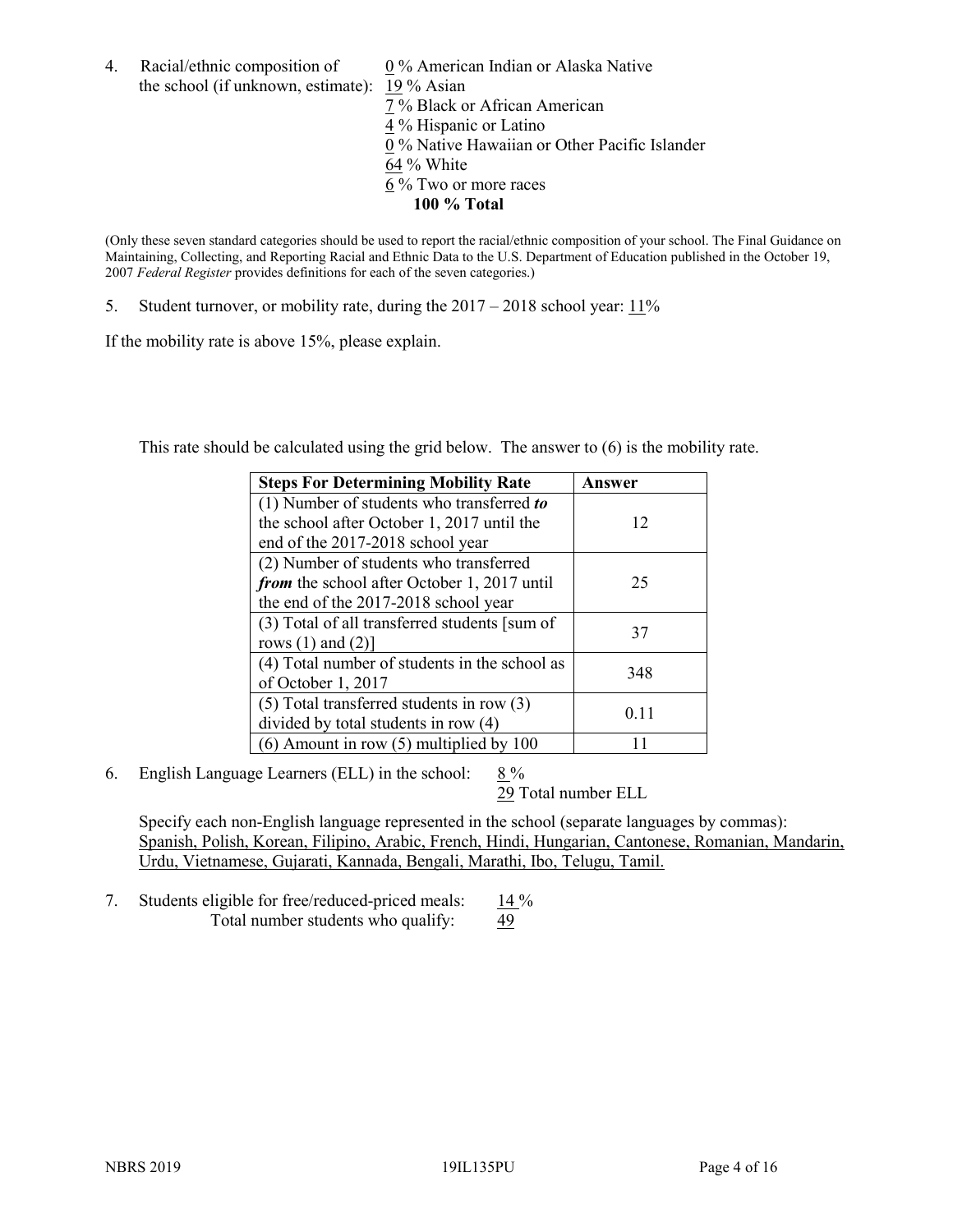58 Total number of students served

Indicate below the number of students with disabilities according to conditions designated in the Individuals with Disabilities Education Act. Do not add additional conditions. It is possible that students may be classified in more than one condition.

| 32 Autism                 | 2 Multiple Disabilities                 |
|---------------------------|-----------------------------------------|
| 0 Deafness                | 0 Orthopedic Impairment                 |
| 0 Deaf-Blindness          | 12 Other Health Impaired                |
| 24 Developmental Delay    | 8 Specific Learning Disability          |
| 2 Emotional Disturbance   | 23 Speech or Language Impairment        |
| 0 Hearing Impairment      | 0 Traumatic Brain Injury                |
| 4 Intellectual Disability | 0 Visual Impairment Including Blindness |

- 9. Number of years the principal has been in her/his position at this school: 14
- 10. Use Full-Time Equivalents (FTEs), rounded to nearest whole numeral, to indicate the number of school staff in each of the categories below:

|                                                                                                                                                                                                                              | <b>Number of Staff</b> |
|------------------------------------------------------------------------------------------------------------------------------------------------------------------------------------------------------------------------------|------------------------|
| Administrators                                                                                                                                                                                                               |                        |
| Classroom teachers including those<br>teaching high school specialty<br>subjects, e.g., third grade teacher,<br>history teacher, algebra teacher.                                                                            | 17                     |
| Resource teachers/specialists/coaches<br>e.g., reading specialist, science coach,<br>special education teacher, technology<br>specialist, art teacher, etc.                                                                  | 10                     |
| Paraprofessionals under the<br>supervision of a professional<br>supporting single, group, or classroom<br>students.                                                                                                          | 24                     |
| Student support personnel<br>e.g., school counselors, behavior<br>interventionists, mental/physical<br>health service providers,<br>psychologists, family engagement<br>liaisons, career/college attainment<br>coaches, etc. | 9                      |

11. Average student-classroom teacher ratio, that is, the number of students in the school divided by the FTE of classroom teachers, e.g.,  $22:1$  20:1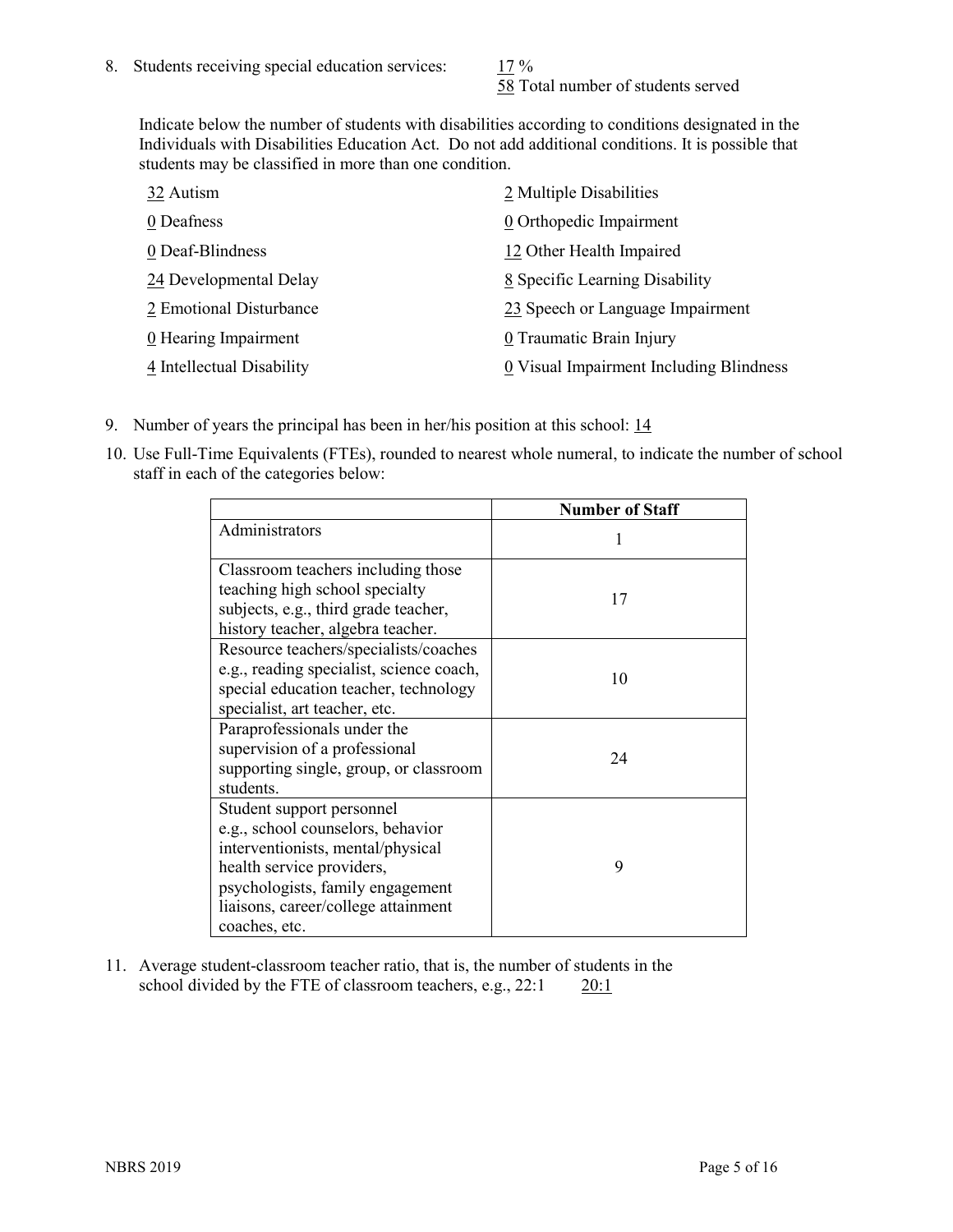12. Show daily student attendance rates. Only high schools need to supply yearly graduation rates.

| <b>Required Information</b> | 2017-2018 | 2016-2017 | 2015-2016 | 2014-2015 | 2013-2014 |
|-----------------------------|-----------|-----------|-----------|-----------|-----------|
| Daily student attendance    | 95%       | 95%       | 96%       | 96%       | 96%       |
| High school graduation rate | $0\%$     | $0\%$     | $0\%$     | $9\%$     | $0\%$     |

#### 13. **For high schools only, that is, schools ending in grade 12 or higher.**

Show percentages to indicate the post-secondary status of students who graduated in Spring 2018.

| <b>Post-Secondary Status</b>                  |       |
|-----------------------------------------------|-------|
| Graduating class size                         |       |
| Enrolled in a 4-year college or university    | $0\%$ |
| Enrolled in a community college               | 0%    |
| Enrolled in career/technical training program | 0%    |
| Found employment                              | 0%    |
| Joined the military or other public service   | 0%    |
| Other                                         | $0\%$ |

14. Indicate whether your school has previously received a National Blue Ribbon Schools award. Yes No X

If yes, select the year in which your school received the award.

15. In a couple of sentences, provide the school's mission or vision statement.

Our mission statement is: "Engaging all learners to prepare them for the 21st Century." Our motto is: "Banner. You Belong Here."

16. **For public schools only**, if the school is a magnet, charter, or choice school, explain how students are chosen to attend.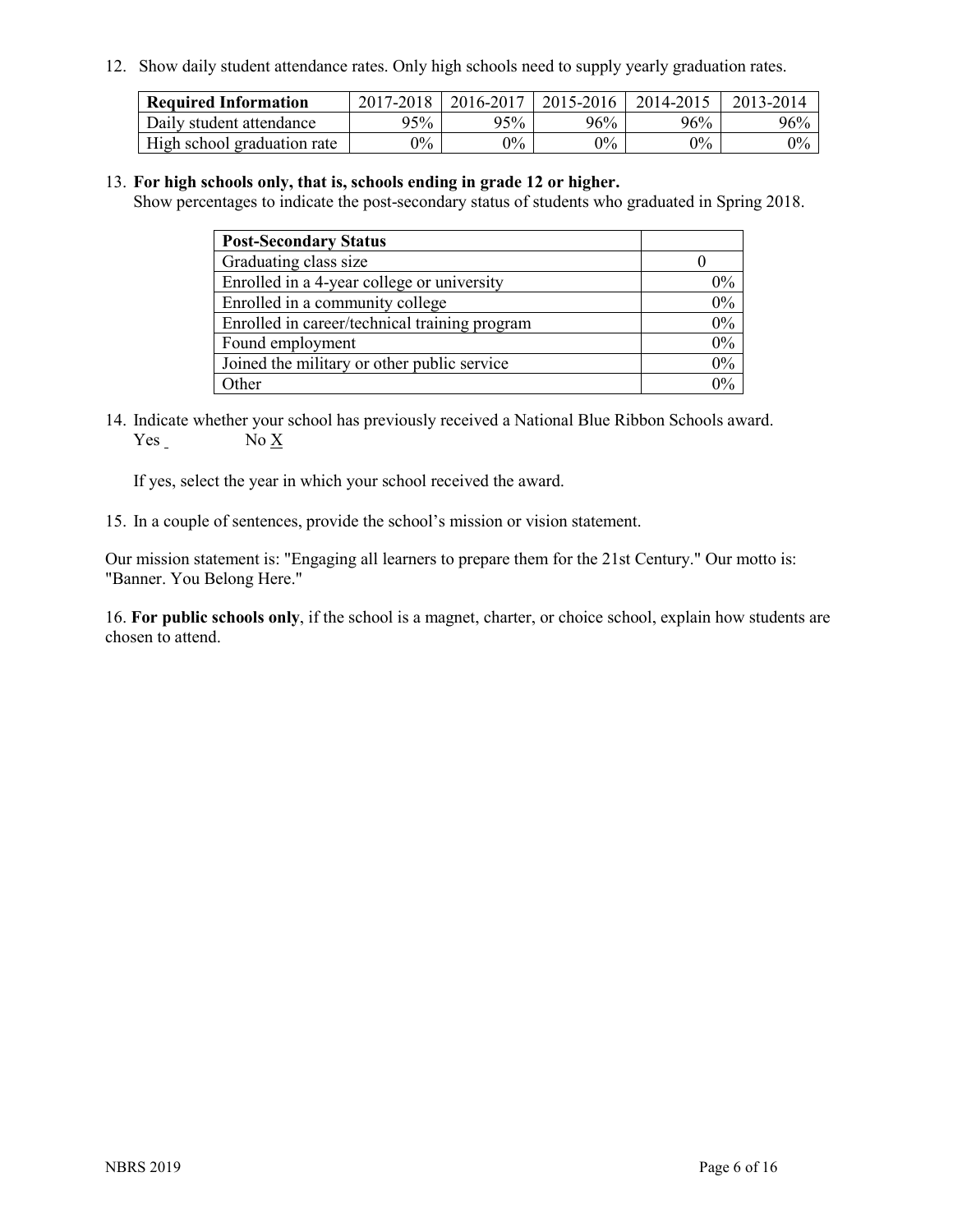# **PART III – SUMMARY**

At Banner Elementary, we foster a welcoming environment where all students feel they belong and have a contribution to make. Our motto is: "You Belong Here." We communicate to students that it is never okay to be disruptive or hurtful, and we abide by three common expectations: 1. Follow directions quickly; 2. Keep hands, feet to yourself; and 3. Speak kindly. We have all students memorize these words and often refer to them as reminders as to why we operate the way we do. These expectations are the cornerstone for our rich tradition of excellence and social responsibility.

Banner is part of the Dunlap Community Unit School District which has grown considerably over the past 20 years, doubling in enrollment. The draw to the community includes Caterpillar and three large hospitals. Banner houses nearly 350 students and has a wide range of cultures represented, including over 21 languages spoken in households. Our low socio-economic rate is considerably low, hovering around 8%. Banner's enrollment includes three Life Skills classrooms which serves district students with severe cognitive challenges, and have recently created a Motor Lab that meets the sensory needs of these students.

Banner parents are highly involved in their children's' educational success with nearly 100% attending our fall conferences. In spite of the district's increasing enrollment, we are dedicated to creating a "small town" feel at Banner where all students feel special. We adapt to the needs of our student population, instructional/curricular changes, and with the ever-changing technological advances.

We recognize that many of our students come to school with trauma and/or other challenging home situations that we have not experienced in previous years. We added a full-time counselor and a service therapy dog as a resource for students. We adhere to the BIST (Behavior Intervention Support Team) philosophy. BIST is similar to the "Love and Logic" ideas and is based on giving students grace with accountability. All teachers have been trained in this philosophy in some manner. Essentially, when students present challenging behaviors, we view it as missing a skill and treat it as such. This includes practicing correct behaviors and/or meeting with a "mentor student" to help them be the best student they can be. We have a BIST Vision Team that meets monthly to discuss how we can best support our teachers with supporting students who demonstrate they need additional help. As a result of BIST, each morning, we intentionally assign staff members at several points throughout the school and their sole purpose is to greet students with a friendly "hello." Our goal is for each student to be greeted more than once prior to walking into their classroom.

In relation to educational and curricular changes, all teachers participate in PLCs (Professional Learning Communities) where grade level colleagues meet once per week for an hour to collaborate how to best meet the needs of our students. Their meetings operate under the four PLC questions: 1. What do we want our students to know? 2. How will we know if they have learned it? 3. What will we do if they have not learned it? and 4. What will we do if they already know it? All students are assessed in the areas of reading and math three times per year using STAR from Renaissance Learning as an initial screener. Students who fall below the 40th percentile are identified for receiving interventions that target specific skill deficits. Students who do not close the gap quickly are referred to our RtI (Response to Intervention) team which is made up of several specialized staff members to utilize their expertise. Parents are also a part of the team as we develop a specific plan to address deficits. Follow-up meetings are scheduled to evaluate and/or change the plan/s. To address the needs of our higher achieving students, we offer an enrichment program for students who meet the requirements in grades 3rd - 5th. These students are given challenges during an intervention block as well as an opportunity to participate in an after-school program, Enrichment Eagles, one day per week.

All students have access to technological devices; however, we understand that the device does not make the difference in instruction, but well-planned use of the device/s does. Several learning applications are used throughout the day including Freckle, Lexia, FastMath, ABCYa, and Reading A to Z to name a few. The Dunlap District is moving to a 1-1 model (one electronic device per student). Currently, all 4th and 5th grade students are assigned a Chromebook to be used for classroom learning experiences. Students submit their work through GoogleDocs often, and we utilize a learning management system called Canvas where students can submit work. K - 3rd grade students will also be issued Chromebooks next year that will remain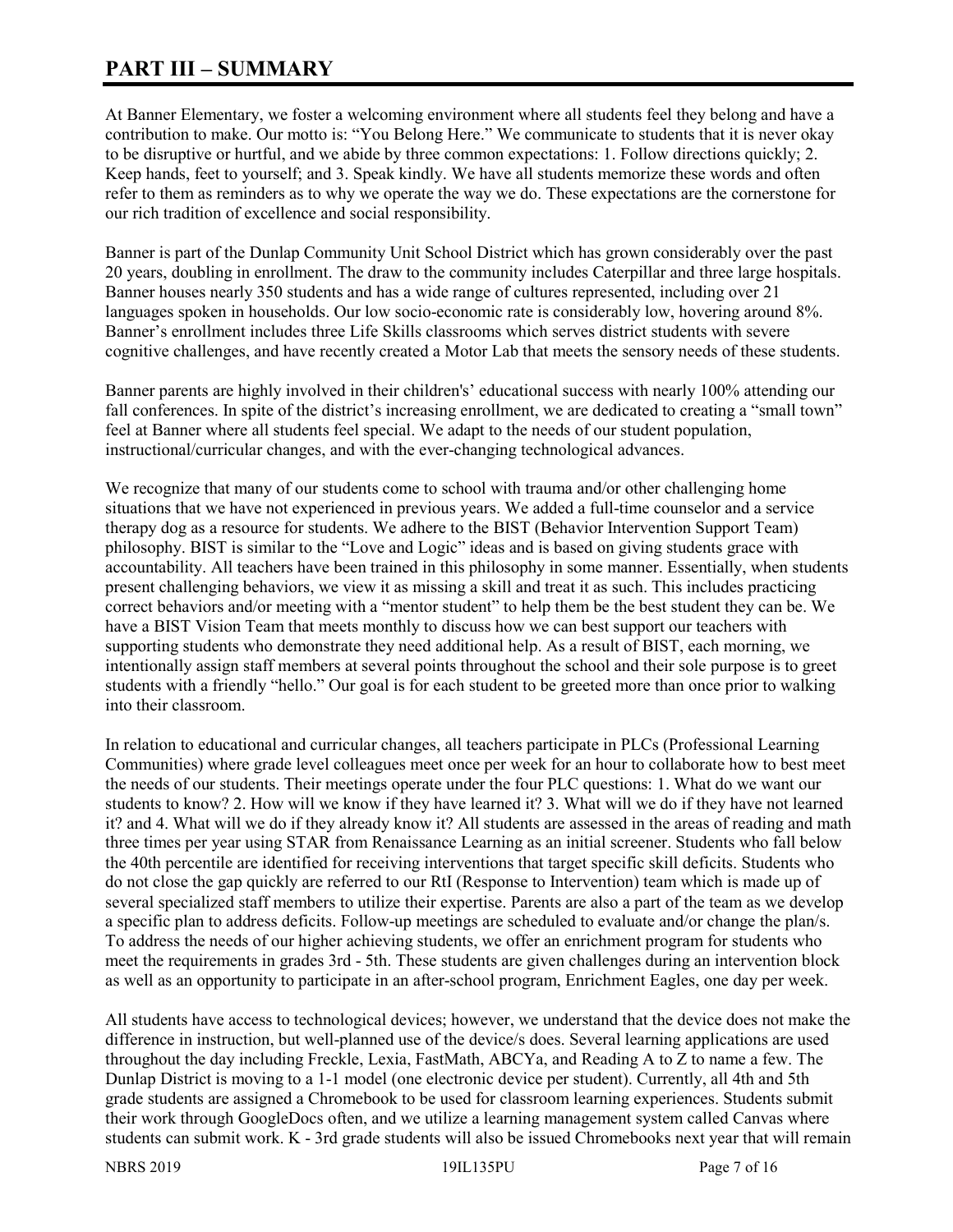at school.

The Banner community recognizes that there is more to school than academics. We participate in several school-wide philanthropic activities. These include an all-school shopping trip to purchase items for area children in need, collecting socks for a local charity, raising money for St. Jude with Laps for Life, collecting boxes of macaroni and cheese to be donated to a local mission, and a marker recycling program.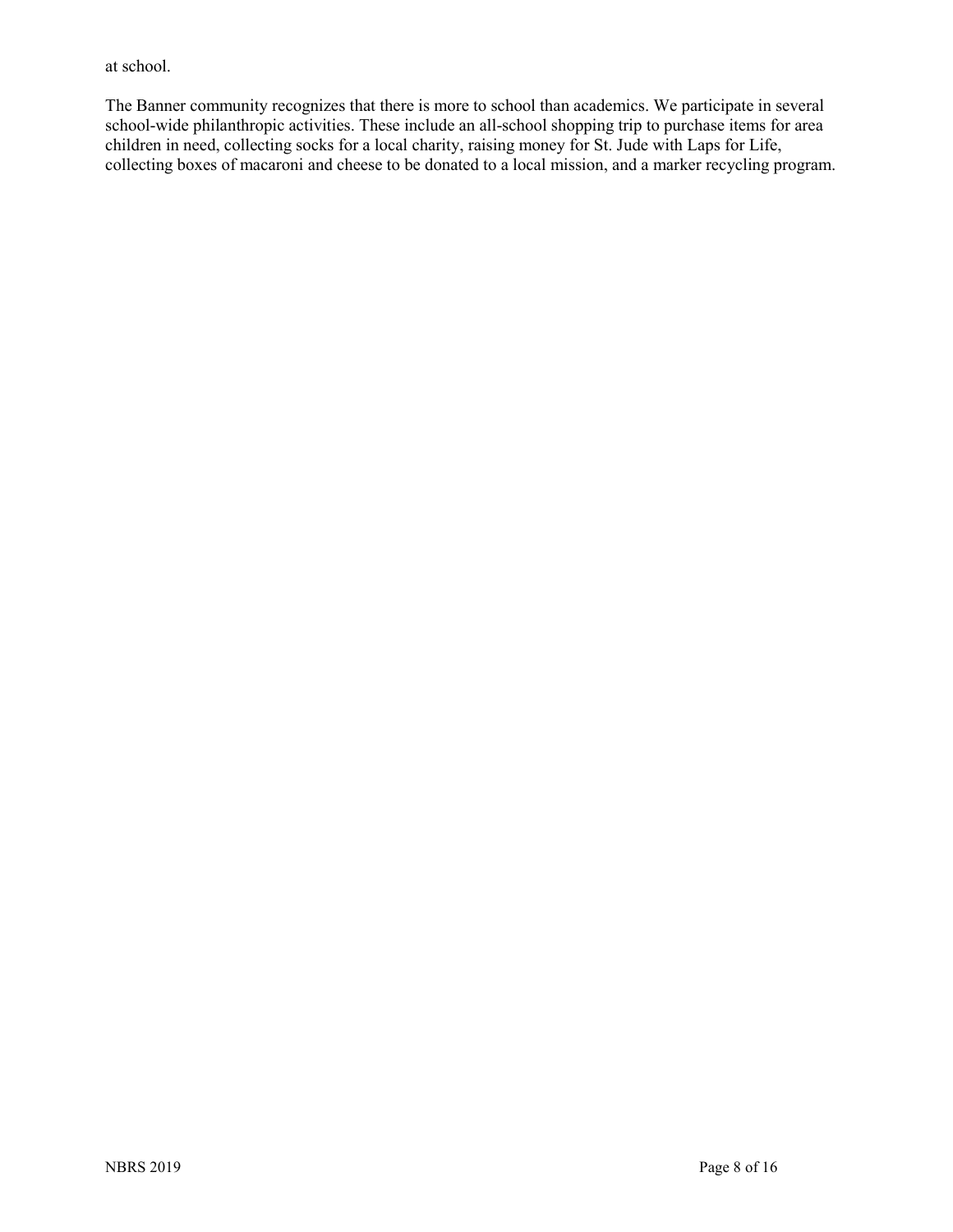# **1. Core Curriculum:**

# **1a. Reading/English language arts:**

The staff at Banner takes great pride in helping students become lifelong readers. At the younger grade levels (K - 2), students are "learning to read" whereas in the upper grade levels (3 - 5), students are "reading to learn." Our building places a heavy emphasis on reading and employs several strategies at the younger grade levels. They focus on phonemic awareness, recognizing sight words, studying words and their patterns to help them to decode. Every grade level practices guided reading where they can hone in on students who have similar strengths or challenges. The groups are determined based upon running records that teachers administer regularly. The groups are flexible depending on how students respond. Teachers also engage our learners with Daily 5 (Read to Self, Read to Someone, Listen to Reading, Word Work, and Independent Writing) where we encourage students to increase their reading "stamina."

All of our students are assessed three times per year (Fall, Winter, Spring) in the area of reading using STAR, an assessment tool that gives national comparisons as well as local. Students who fall below the 40th percentile are considered for additional reading interventions which are administered daily for 30 minutes. Each grade level has their own "Intervention Block" where our Literacy Aide, Title I Aide, and classroom teachers assist with applying interventions to students who have like challenges. Some of the interventions used are Barton Reading and Spelling, Wilson, Sonday, Lexia, PSI, Freckle, and 6-minute solution. Students receiving interventions are progress monitored every two weeks to determine the effectiveness of the intervention. Our goal is to help students quickly (Response to Intervention) close the gap and get them to the point where they are no longer in need of additional support.

We make reading a priority by sharing the joy of reading. The principal does a monthly read aloud visiting each classroom to read a story. We celebrate students who have excelled on Accelerated Reader quizzes each month. We pair up classes (younger with older) to "buddy read" each month as well as having a "Reading Day" celebration.

#### **1b. Mathematics:**

Banner Elementary has a strong focus in math instruction throughout each grade level. We practice several different types of learning strategies, including a Singapore Math approach that is visual and focuses on having a deep understanding of number sense rather than simple rote memorization. We also use Rocket Math (fluency of facts) and Freckle (online program) to further enhance our students' knowledge and skills in math.

All of our students are assessed three times per year (Fall, Winter, Spring) in the area of math using STAR, an assessment tool that gives national comparisons as well as local. Students who fall below the 40th percentile are considered for additional math interventions which are administered daily for 30 minutes. Some of the interventions used are touch point math, FastMath, and reteaching of the concepts previously learned.

Our classrooms' instructional practices include hands-on, real world application in a guided math type of setting. Students are first taught whole group, then are placed into smaller learning groups to work independently applying the skills learned as well as meeting with the teacher in a small group setting where he/she can target those areas where students are having difficulty or offer challenges to those who require them.

We also celebrate math with a "Math Day" where students travel to different classrooms to interact with engaging math games. At the earlier grades, students are introduced to ten frames where they learn to quickly recognize numbers and their relationship/s up to ten. The Kindergarten students celebrate every ten days with a "guest" (usually a parent) who disguises themselves as "Zero the Hero." He/she comes every ten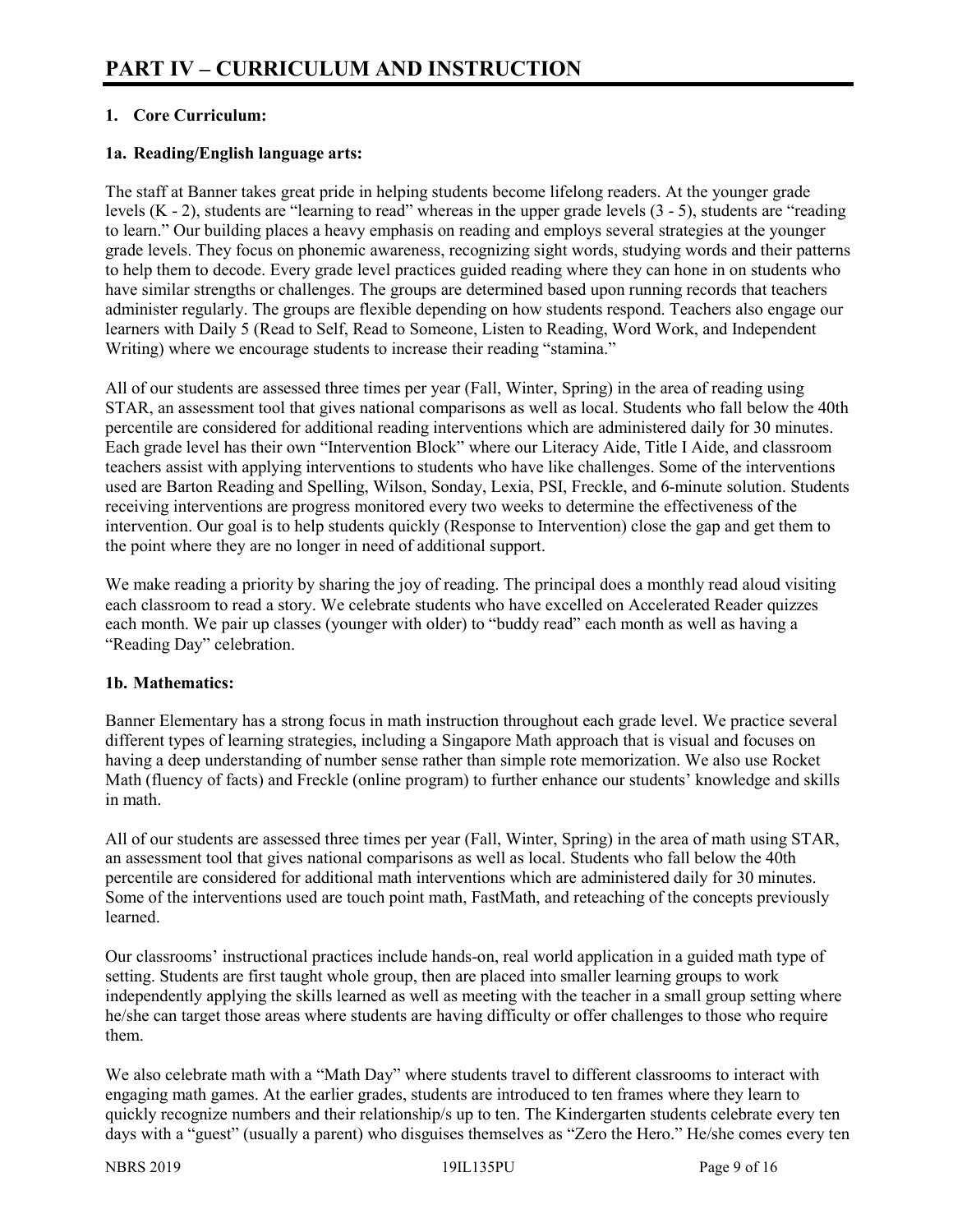days to celebrate and read a story to the students. On the 100th day, our Kindergarten students parade throughout the building, dressed up as 100-year-old people. This is most memorable to our students and makes learning about numbers enjoyable.

# **1c. Science:**

The science curriculum is aligned to the NGSS (Next Generation Science Standards) where Foss kits are used throughout. The study of science at Banner correlates to science in historical contexts. Students have the opportunity to interact with and discover new learning through our instruction and inquiry-based learning.

At the younger grade levels, science is hands-on and involves a great deal of discovery. For instance, 1st grade studies the properties of sound, water, and air. At the upper grade levels, science is specialized and includes a variety of topics such as earth, life, and physical sciences. One highlight from second grade is the study of life cycles of plants and butterflies. Students "raise" butterflies from caterpillars and are able to see the entire transformation. Third grade students learn the properties of force using magnets. They also learn about earth formations building a volcano. In addition, third grade students study the life of crayfish. Fourth grade students interact with soil properties, circuits (lighting a bulb with batteries), and living organisms (lizards, mealworms, etc.). Fifth grade students study physical science properties as well as the study of space. At the beginning of the school year, students take a field trip to The Challenger Center in Bloomington, IL. They role play being astronauts on a mission, working as a team and landing space crafts and discovering new "planets." We invite a working engineer to teach our students the properties of force, culminating with a Jet Toy Car Derby where students make cars out of tag board, tape, straws, plastic wheels, and a balloon. They also construct miniature rockets which are launched towards the end of the school year.

All of our fifth-grade students take a state science assessment in the spring as well. In addition to our curriculum, we invite an agricultural guest once per month to present to students. The topics range from how certain crops are used to how animals are raised and their meat is processed. They are engaging presentations geared toward an appreciation of agriculture in Central Illinois.

# **1d. Social studies/history/civic learning and engagement**

Social Studies at Banner is aligned to the state standards and is taught at all grade levels in engaging ways. Social studies units are taught on a deeper, content level beginning at third grade; however, kindergarten through second grades are intentionally introduced to basic civic learning. Some of these topics are covered within the reading curriculum, but others are more direct. For example, kindergarten introduces several community helpers through presentations by people in those positions that work in our community (fire fighters, dentists, attorneys, etc.). All grade levels also are introduced to civic learning through the Junior Achievement program which entails a member of the community visiting six times to teach students about age appropriate civic topics.

Beginning in third grade, social studies becomes a separate unit of study. Some of the highlights to engage our students in third grade include two simulations (Ellis Island and factory workers). Fourth grade covers several historical topics including world explorers which includes a culminating project, "Famous Person Presentation." Fifth grade students also cover historical topics (Civil War, The Great Depression, World Wars I and II) as well as taking a field trip the Lincoln Museum in Springfield, IL. In addition, our fifth grade students engage in a third world countries exercise called "Kid Knits." Members of the community discuss what it is like to live in a third world country and take our students through a simulation where they are given a limited amount of money to decide how to survive for a month. Kid Knits culminates with students using a loom and yarn from Rwanda to make stocking hats, which are donated to a needy organization.

#### **1e. For secondary schools:**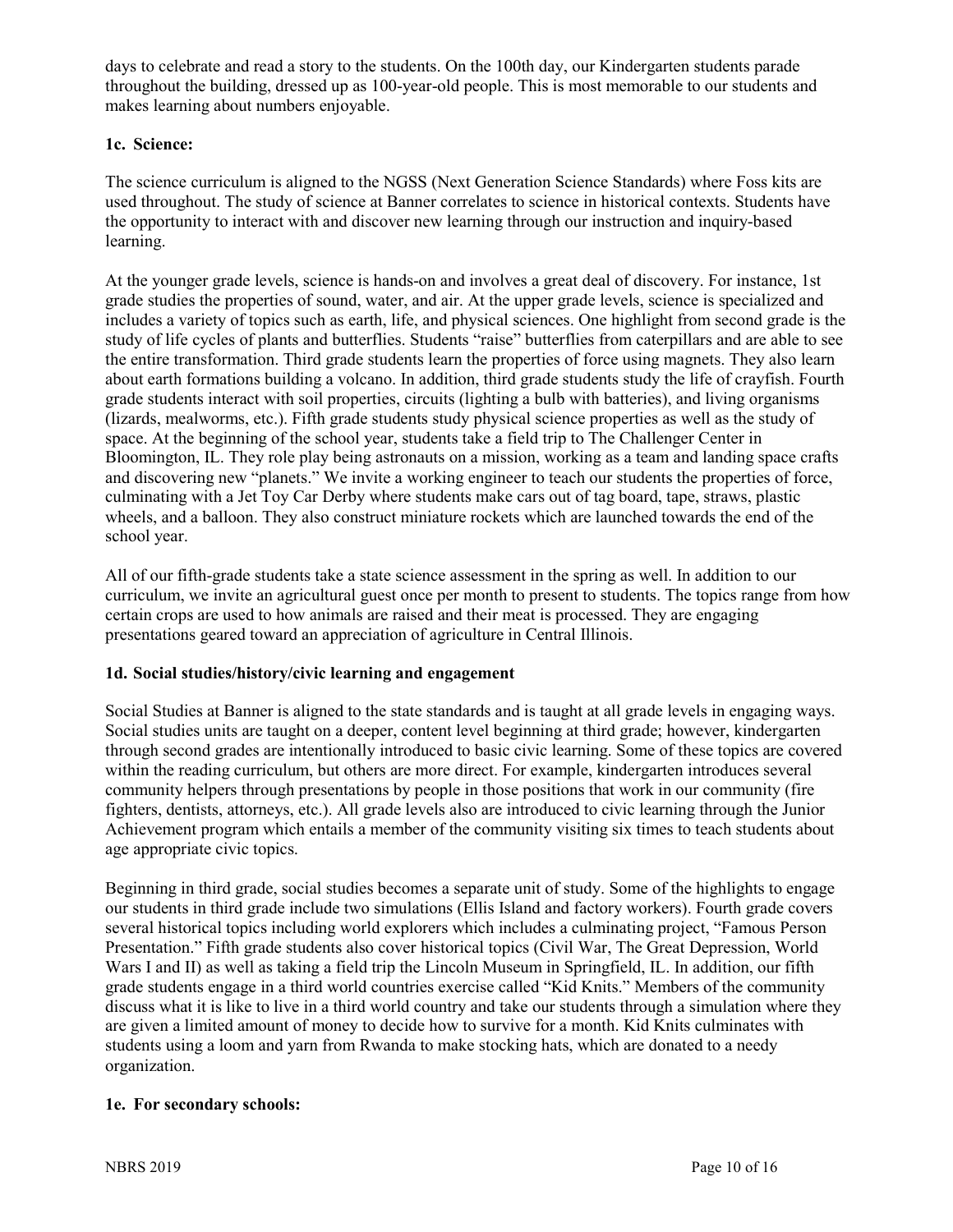#### **1f. For schools that offer preschool for three- and four-year old students:**

#### **2. Other Curriculum Areas:**

Banner offers a wide range of non-core subjects to its students. All students engage in Physical Education (PE) daily for 25 minutes. PE helps students prepare for an active and healthy lifestyle through a variety of activities. It aims to develop students' physical competence and knowledge of movement and safety and their ability to use these to perform a wide range of activities associated with the development of an active and healthy lifestyle. Students are tested twice per year (through Fitnessgram) in the areas of cardiovascular endurance, muscular endurance, muscular strength, and flexibility. Students are encouraged to improve in these areas. Students also learn collaboration and sportsmanship through the activities offered during PE.

Students at Banner attend Art classes once per week. Kindergarten classes are 40 minutes in length and 1st - 5th grade classes are 50 minutes in length. All students are introduced at an early age to multiple art techniques and materials including, but not limited to pencil, crayon, oil pastel, charcoal, paper sculpture, cardboard sculpture, relief printing, watercolor painting, both functional and non-functional ceramics, textiles, and screen printing. An important aspect of the Banner art program is the opportunity given to students to learn how to become artists. They are expected to explain their decisions, images, and ideas in both verbal and written form. Because of this the artwork that comes out of our studio is authentic child art that speaks to the sensitivities of children and not those of adults. The art program can be best described in these three sentences: 1) What do artists do?, 2) The child is the artist, and 3) the art room is the child's studio.

Banner students attend Music class two 25-minute periods per week. Students are introduced to several types of music and instruments depending on their grade level. Fourth grade students are introduced to the recorder where they spend a great deal of time playing songs as a class. The music teachers also utilize an online program, Quaver, which allows students to create their own avatar, play musical games, and compose their own music. Flipgrid is also used as a means for students to demonstrate their learning. There are three music performances for parents each year (4th/5th, 2nd/3rd, and K/1st) where students sing and act out scenes. Banner also offers orchestra and band as an option. Grades four and five can choose to be in orchestra whereas band begins in fifth grade. Students typically have one "section" practice and one "whole group" practice per week. They perform three times per year for their families.

Banner has a Tech Lab with 30 Chromebooks and a Technology instructor available to all students. Students are taught the characteristics of digital citizenship and the dos and don'ts in the world of technology. Kindergarten, 1st, and 2nd grades visit the Tech Lab once per week for 25 minutes where they learn the basics of manipulating features of the device as well as introducing them to various programs (including simple coding). At second grade, they begin to further their coding skills where they program an Ozobot to move throughout the room. Third grade students attend Technology twice per week for 25 minutes. They also learn how to enhance their coding skills as well as learn to use proper technique in keyboarding. Fourth and fifth grade students attend Technology once per week for a 50-minute period. These students continue to advance their keyboarding and coding skills, but they also apply topics/concepts they learn from the classroom with the Technology teacher.

All Banner students are introduced to the Spanish language through our World Language class. The program model is a communicative immersion approach in which students will be learning through routines, thematic units, songs, movement, conversation and games. Formative assessment takes place throughout the unit and following three forms of summative assessment take place at the conclusion of each unit: Interpretive Communication, Interpersonal Communication and Presentational Communication. Students in K - 4th grades have two 25-minute periods with the World Language teacher while our fifth grade students have one 25-minute period. Students at the younger grades are introduced to simple vocabulary words (greetings, body parts, colors, numbers, letters, furniture, etc.) and begin to learn how to speak in complete Spanish sentences. Each year, the material advances and students are also presented with the traditions and features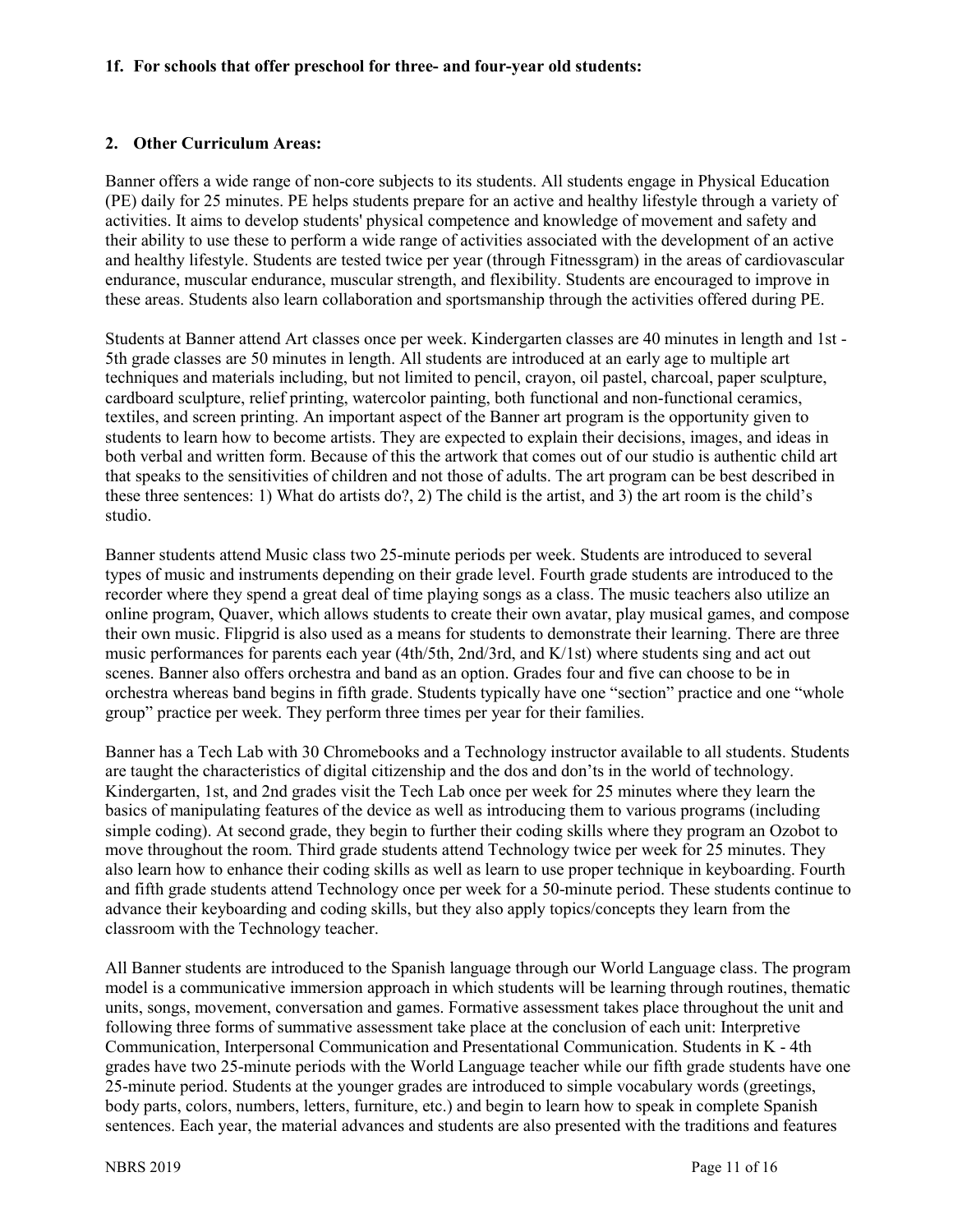of the Spanish culture. Our World Language teacher utilizes Flipgrid as a way to assess students at grades four and five.

# **3. Special Populations:**

Banner successfully meets the needs of its diverse learners through a variety of means. All teachers from each grade level use a guided reading and guided math approach where students are grouped according to their strengths/challenges and taught accordingly. We use STAR assessment in reading and math three times per year (Fall, Winter, Spring) as our initial screener and indicator of students who may need additional support. Teachers also use classroom performance as another indicator. Students who fall below the 40th percentile on the STAR assessment are considered for additional interventions to target the deficit skill(s). The master schedule includes a daily 30-minute Intervention Block per grade level where no new concepts are taught or introduced. During Intervention Block, students identified from the STAR assessment are provided with interventions by a classroom teacher, literacy aide, or Title I aide in the areas of reading and/or math. Targeted, research-based interventions are used and progress is monitored every two weeks using STAR to ensure the effectiveness of the intervention. The Response to Intervention team meets with grade levels once per month to share data on how students are or are not progressing. These monthly meetings provide accountability to both the teachers and interventionists to make sure the students identified are being serviced appropriately. The Intervention Block is also used as a time where students with learning disabilities (whether it be learning and/or speech) and English Language Learners are pulled to receive services. As a result, students needing additional academic support are not missing any new content and/or topics. The Intervention Block also allows those students who need a greater challenge to engage in such activities independently (researching, books clubs, Freckle, etc.). The goal for the Intervention Block is to close gaps by targeting identified deficits where the students receiving interventions will no longer need them.

Students in grades 3-5 can qualify for the enrichment program which meets once per week after school. These students are identified using a variety of assessments (STAR, CogAT, teacher recommendation) and are compared to the performance of students district-wide. The top 10-12% of students at each grade level are given the opportunity to participate in the enrichment program.

Banner houses the district's elementary Life Skills program which is made up of three classrooms (K-1, 2-3, and 4-5). The students in the Life Skills program have significant cognitive challenges and require the most support on the student services continuum. Some students are nonverbal and require a great deal of care (physical, academic, hygiene) while others are developing some strengths in independence. The Life Skills program focuses on independent functioning, social skills, community-based instruction, and pre-vocational skills. Many of our Life Skills students use assistive technology to help them communicate their basic human needs. The Life Skills students in grades 3-5 are assessed yearly through an alternate state assessment, the DLM (Dynamic Learning Maps). They are included in all of the non-core subjects with their general education peers resulting in all students gaining a sense of empathy and acceptance.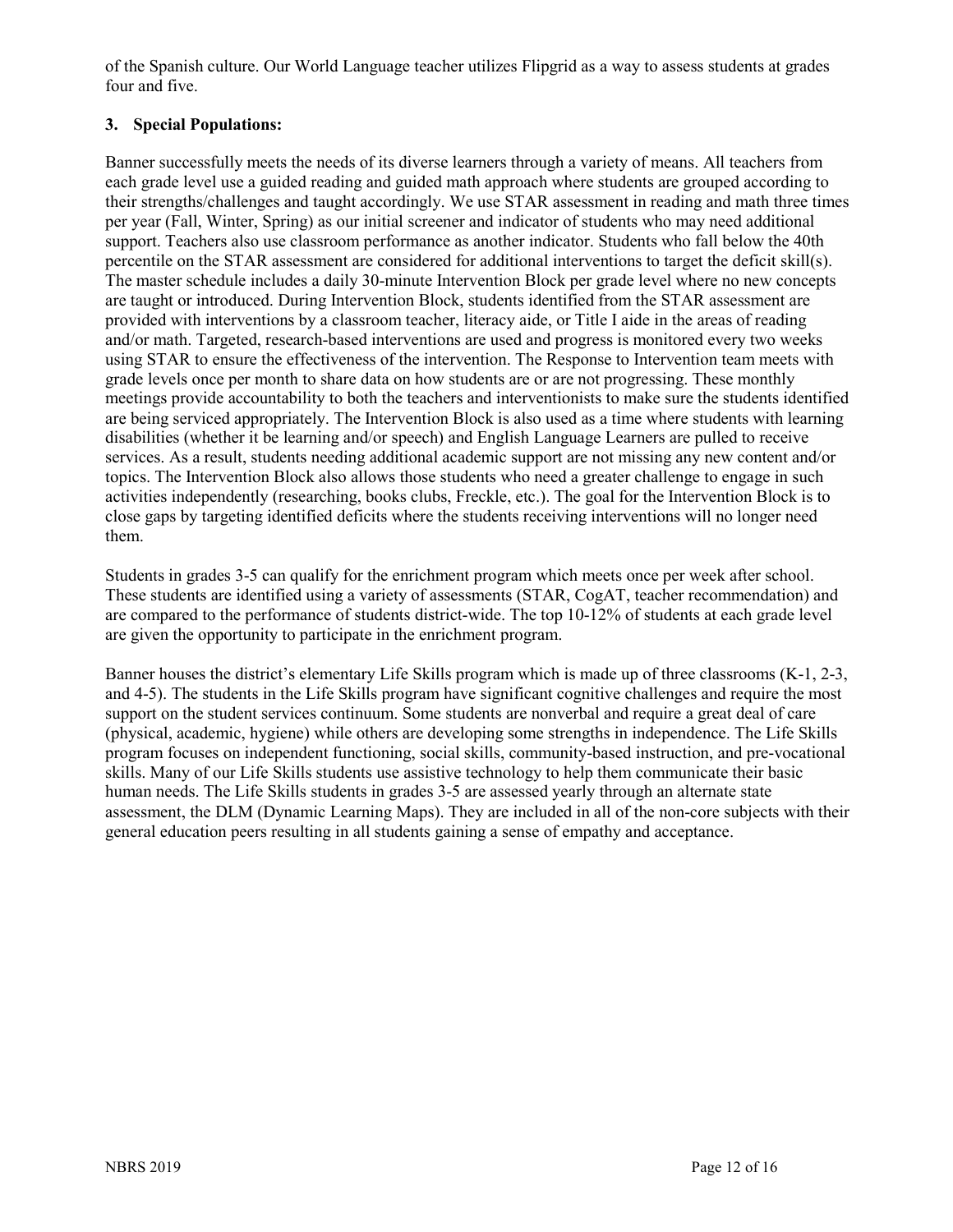# **1. School Climate/Culture:**

School climate and culture begins with our motto, "Banner. You Belong Here" and our Twitter hashtag is #BannerFamily. The staff at Banner is dedicated to building relationships with each and every student who walks into its doors. Our teachers actively attend PTO events, book fairs, meetings, and extracurricular events outside the school day. They also participate in themed dress up days such as PJ Day.

Banner is blessed with a school climate and culture that supports engaging both students and staff to remain motivated and excited to come to school. Our goal is to excite the students and staff so much that they are knocking down the doors to get in rather than to get out. Every morning, students are met at Banner with loud, fun music playing and the principal offering high fives and fist bumps. Staff is strategically placed in three areas of the building each morning to greet as many students as they can as they enter school. The objective is for every student to have a friendly greeting/encounter by a staff member at least three times before they ever sit down in their classroom.

To motivate our students to perform at a high level, our staff uses many ways to celebrate student success based on performance and/or improvement. Teachers nominate students for the "Good News Call of the Day" where the student gets to call their parent. Their picture is taken, posted to Twitter, and then to a bulletin board outside the office. Students are recognized monthly for their performance on AR (Accelerated Reader) quizzes with their picture posted outside the office and name mentioned during announcements. Every student has personal academic goals that are aligned to classroom goals that are aligned to the School Improvement Plan goals. Teachers meet with students to review goals and create plans for improvement on a regular basis. Student work is also displayed in the halls demonstrating a pride in quality work.

All classrooms hold weekly meetings to discuss topics to improve the culture of the classroom and any issues that may have arisen. Each grade level also teaches a social emotional lesson weekly. In addition, the school counselor facilitates a 5th grade SLT (Student Leadership Team) that meets weekly. The SLT provides a voice for students as they offer suggestions to improve Banner.

Teachers have taken ownership in developing a positive culture for themselves. Examples include a remodeling of the staff lounge, hanging staff family pictures in the hallways, and updating the building's overall appearance.

# **2. Engaging Families and Community:**

Banner clearly supports the shared responsibility of a child's well-being with the engagement and involvement of family support, which is why we actively invite parents and community members to our school.

The Banner PTO provides many opportunities for parents to be involved either during the school day or at larger family events. The PTO organizes all holiday party coordinators (Halloween, Winter, and Valentine's Day) who provide games and fun activities for the students. They also provide several family events such as a movie night, carnival, ice cream social, talent show, BINGO night, "Bags with Dads," and a blood drive. Our parental support is a crucial part of an excellent school experience.

Teachers also actively invite parents to the classroom in a variety of roles. Parents serve as monthly guest readers, Zero the Hero (kindergarten), help teachers with copies, and facilitate school library visits. Third grade teachers invite all dads in the winter for a "Donuts with Dads" event. In the spring, third grade hosts a "Muffins with Moms" event as well. Kindergarten hosts a Grandparents' Day where students interact and sing songs with sign language for their grandparents.

Community members engage with Banner's learning community as well through multiple ways. Every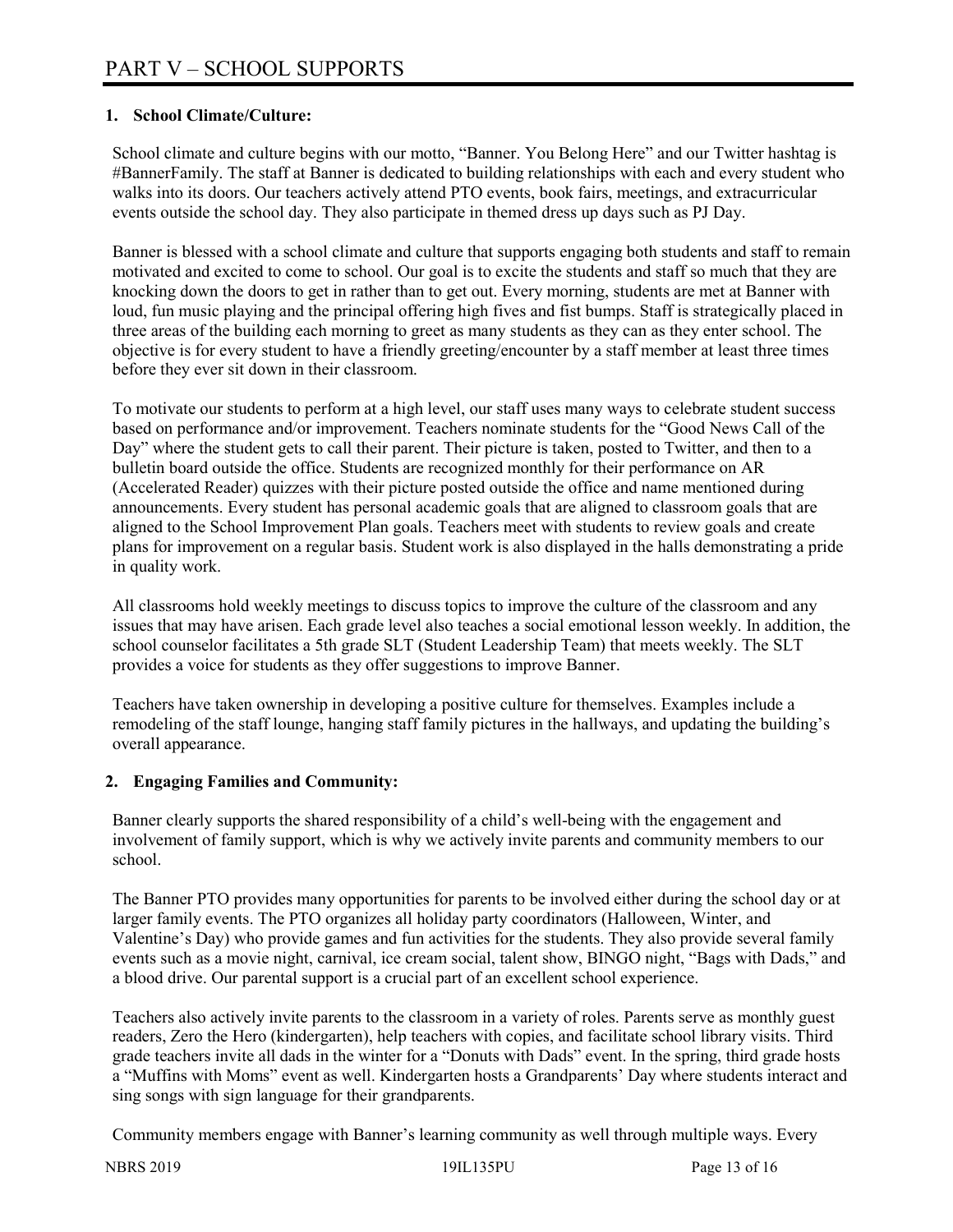classroom has a Junior Achievement community member who meets with the class six times to discuss civic and economic topics. Another organization, Agriculture in the Classroom, visits 3rd - 5th grade rooms to present various agricultural topics. Most of the presentations end with a hands-on activity, including petting a baby pig. Our 5th grade students have an engineer who visits the students weekly as they study physics. The physics unit concludes with a Jet Toy Car Derby with the assistance of a local engineer. Different community helpers visit Banner to showcase their occupations as well (firefighters, attorneys, dentists, etc.).

Parents and other family members are invited to all special events at Banner. Some of these include our allschool shopping trip to purchase items for underprivileged children and coordinating our Laps for Life event where money is raised for St. Jude. Parents and special people are also invited to attend a "Grand Event" book fair which includes having lunch with his/her student and shopping at the book fair during recess time.

Finally, we stay connected with our families on a regular basis through the use of social media apps such as Facebook, Twitter, Instagram, and SeeSaw. Our staff recognizes the value of involved families and strives to engage them on a regular basis.

### **3. Professional Development:**

The approach to professional development at Banner is one that is based upon the teachers' individual needs. For instance, there are some teachers who need additional support in the use of technology tools while other teachers may need additional support in reading strategies. Teachers are given input as to what they want to learn as it fits their individual needs. Each fall, our teachers attend a county institute where they choose which breakout sessions they want to attend. The Dunlap District also has a district School Improvement Day with choice sessions to attend to make it most relevant to our staff.

One way that the principal encourages teachers to branch out to improve is through current educational books. Over the past two years, all staff were given three books (Kids Deserve It, Teach Like a Pirate, and Be the One For Kids) that were designed to improve their teaching strategies as well as encourage them as educators. In addition, optional weekly book studies were offered (A Mindset For Learning and Shift This) to staff in which nearly ten teachers participated. Another way the principal supports professional growth is through the encouragement of teachers to attend conferences to learn additional strategies to add to their repertoire. Teacher requests to attend conferences are typically granted provided the funding is available. Teachers are expected to share out to staff what they gleaned from the conference or workshop. In addition, teachers are encouraged to return to school to further their education. The district provides a large portion of the funding to accomplish this.

Although our approach to professional development is based upon individual needs, all teachers at Banner received training on the BIST philosophy due to its relevance to all staff members. BIST (Behavior Intervention Support Team) is an approach to student behavior that is grounded in grace and accountability. All staff are responsible for efforts in helping our students become the best citizens they can be by being problem solvers. The BIST philosophy is the avenue we have chosen to address such needs.

#### **4. School Leadership:**

Banner operates efficiently and effectively as a result of its teachers' involvement in multiple leadership capacities where the principal is a member of each of these committees. Banner's success is due, in great deal, to gathering of thoughts and ideas from various stakeholders.

NBRS 2019 Page 14 of 16 The ILT (Instructional Leadership Team) is made up of one teacher from each grade level and serves as the team that drives school improvement decisions in the building. The ILT analyzes data from several sources (STAR, Illinois State Assessments, School Climate Surveys) to develop an actionable School Improvement Plan. Each grade level then creates an action plan that is directly in line and supportive of Banner's School Improvement Plan. Each member of the ILT is responsible for gathering input and sharing with their colleagues the expectations of the plan. One member of the ILT is also expected to serve on the DLT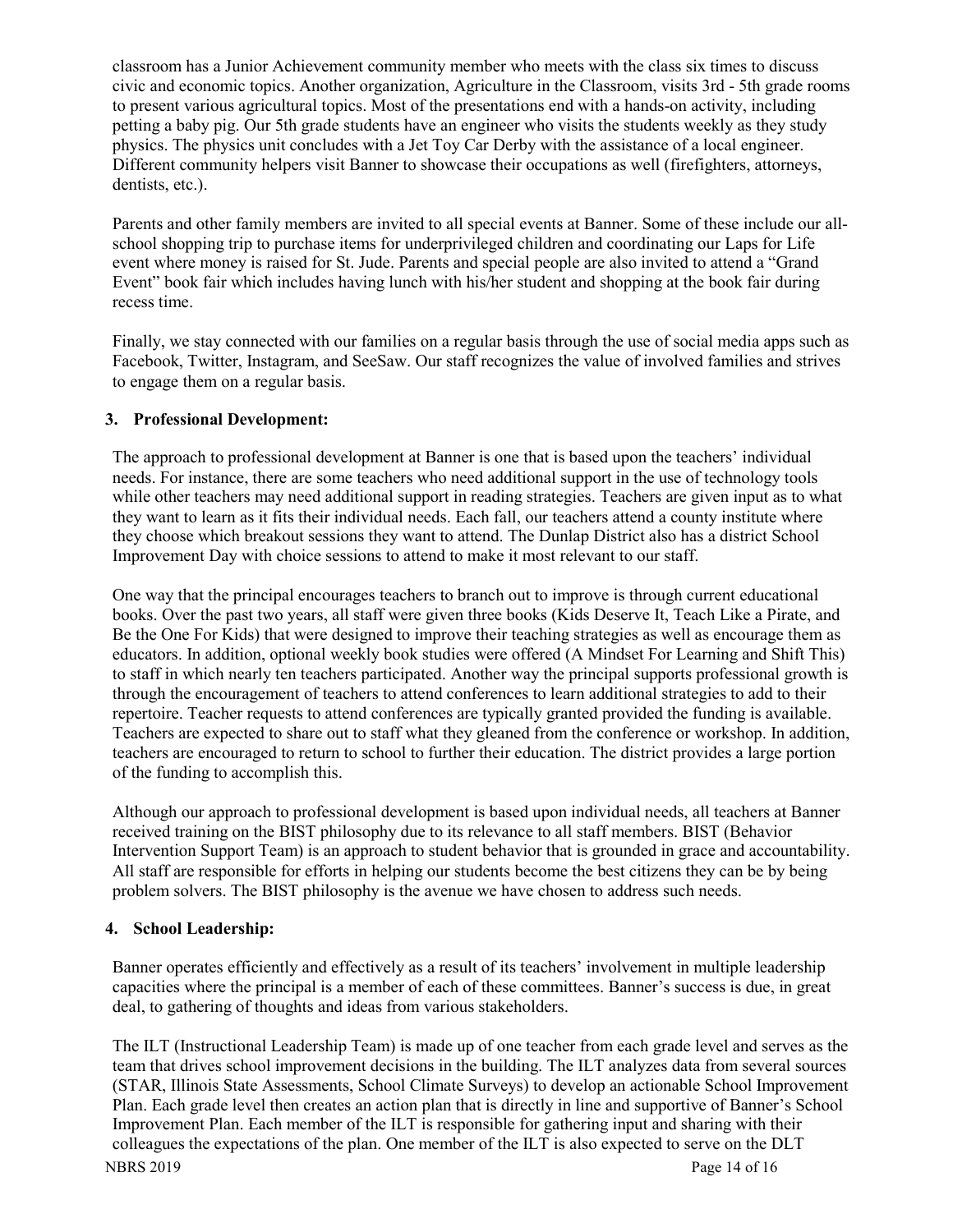(District Leadership Team) and report back those items that are occurring at the district level that most impact Banner.

Banner has a BIST (Behavior Intervention Strategies Team) Vision Team whose sole purpose is to support the adults in the building with applying the BIST philosophies. This team created a scope/sequence of lessons to be covered at the beginning of the school year for staff to insure consistency throughout the building. They also make suggestions as to how to further support staff and maintain the implementation of the BIST philosophy.

The RtI (Response to Intervention) Team is comprised of two resource teachers, a speech pathologist, school psychologist, school social worker, a general education teacher, and two interventionists. This team is the problem-solving team that assists teachers and parents of students who are having challenges academically and/or emotionally, and have not responded as expected to Tier 2 interventions. Parents are also included as part of the team as we collaborate to create a specific action plan to address deficits. Follow-up meetings are held to report progress and make any needed adjustments.

Banner also has an SLT (Student Leadership Team) that is made up of nearly 20 fifth grade students who were recommended by their teacher as leaders and/or students who display diverse, creative thinking. The school counselor meets with the group weekly gathering their input on ideas to improve the school. Some created videos to market a new marker recycling program. Others created posters that encouraged kindness and displayed them throughout the building. They also discuss and offer ideas for improving the overall climate of the school. In addition, some of these students assist our staff with greeting students as they arrive off the bus in the morning.